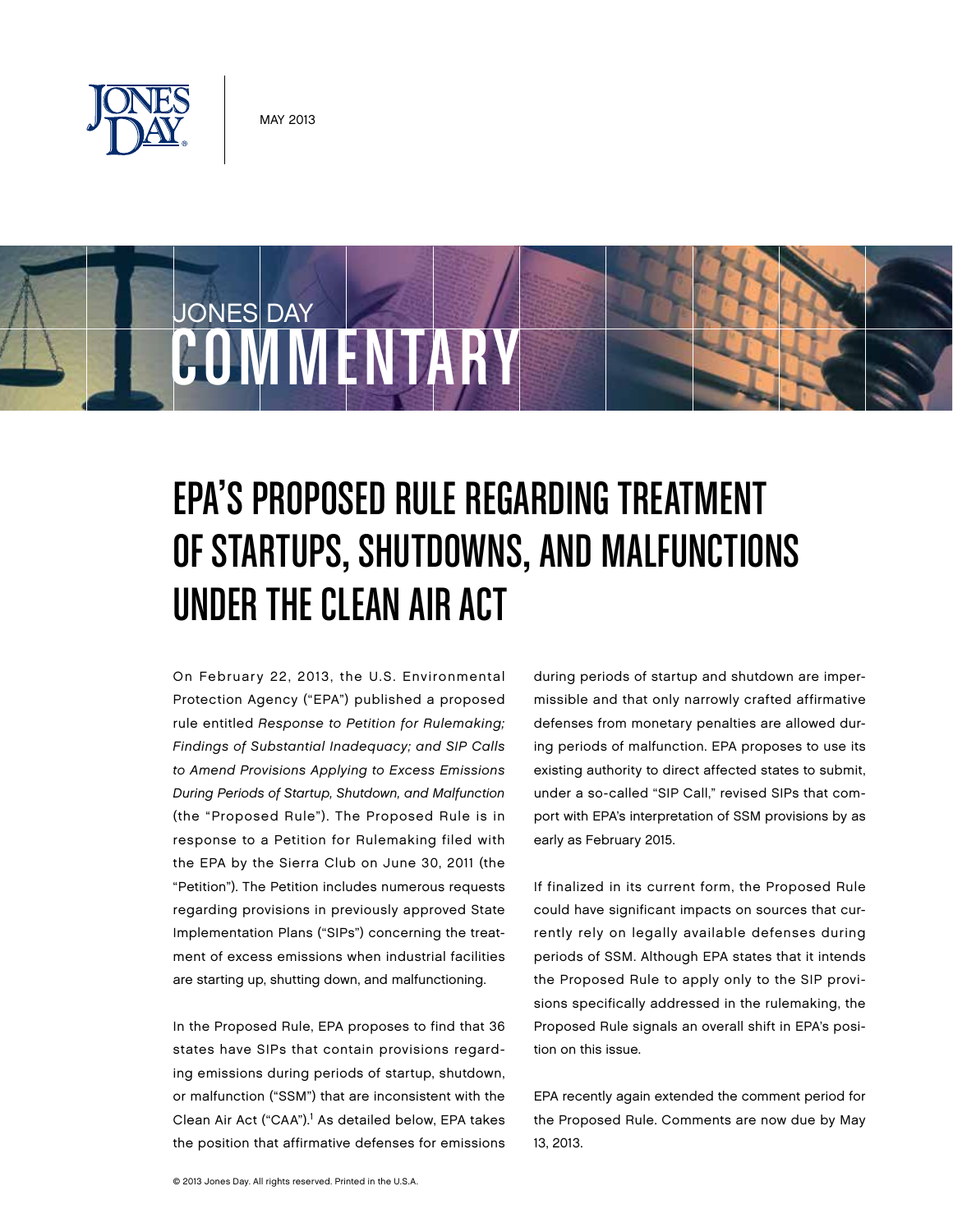# Startups and Shutdowns Under the Proposed Rule

In the Proposed Rule, EPA proposes to find that SIPs containing affirmative defenses to enforcement for emissions during planned events, such as startups, shutdowns, maintenance, and load-changes, are "substantially insufficient" to meet the requirements of the CAA. In so doing, EPA takes the position that "[e]xcess emissions during planned and predicted periods should be treated as violations of [] applicable emissions limitations." EPA believes that such events are "phases of normal plant operation" subject to all applicable emissions limitations. EPA, recognizing inconsistencies, proposes to rescind its prior interpretation of the CAA that would allow affirmative defenses during such periods.

Rather than allowing affirmative defenses from emission limits during startups and shutdowns, EPA indicates that the CAA would allow "special emission limitations or other control measures or control techniques that are designed to minimize excess emissions" during these periods. EPA recommends that states consider the following specific criteria, which are outlined in the Agency's 1999 SSM Guidance, in such SIP provisions:

- 1. Limit to specific, narrowly defined source categories using specific control strategies;
- 2. Use of a control strategy must be technically infeasible during startup or shutdown periods;
- 3. The frequency and duration of operation in startup or shutdown mode must be minimized;
- 4. As part of its justification of a SIP revision, the state should analyze the worst-case emissions that could occur during startup or shutdown;
- 5. All possible steps must be taken to minimize the impact of emissions during startup and shutdown;
- 6. At all times, the facility must be operated in a manner consistent with good practice for minimizing emissions, and the source must have used best efforts regarding planning, design, and operating procedures to meet the otherwise applicable emission limitation; and
- 7. The owner's or operator's actions during startup and shutdown periods must be documented by properly signed, contemporaneous operating logs or other relevant evidence.

# Malfunctions Under the Proposed Rule

Unlike its approach to startups and shutdowns, EPA proposes to allow limited affirmative defenses for periods of malfunction. Specifically, EPA proposes that SIPs containing affirmative defenses from monetary penalties for excess emissions due to a malfunction that is shown to be "sudden, unavoidable, and unpredictable" will be viewed by the Agency as being consistent with the CAA. In EPA's view, such defenses must be limited to those sources that have been "appropriately designed, operated and maintained" and whose operators "have taken all practicable steps to prevent and to minimize [resulting] excess emissions." EPA proposes to find that SIP provisions containing such defenses are acceptable only to the extent they: (i) provide a defense limited to monetary penalties; injunctive relief and citizen suits cannot be barred; (ii) are narrowly crafted with specified criteria; and (iii) provide that the defendant has the burden of proving all elements of the defense.

EPA also specifically addresses startups and shutdowns that occur in connection with a malfunction in the Proposed Rule. EPA states that with respect to malfunctions that occur during planned startup or shutdown, excess emissions may be addressed by an affirmative defense that meets the criteria recommended by EPA. With respect to emissions occurring during a shutdown that is necessitated by a malfunction, EPA believes that a determination as to whether the resulting emissions would be subject to an affirmative defense would need to be made on a case-by-case basis. With respect to emissions associated with a startup after a malfunction, however, EPA takes the position that such an event would not be considered part of the malfunction, and, as such, any associated emissions would be deemed a violation.<sup>2</sup>

EPA recommends that states adopt the following criteria (as outlined in the Agency's 1999 guidance) for establishing an affirmative defense for excess emissions during a malfunction:

1. The excess emissions were caused by a sudden, unavoidable breakdown of technology, beyond the control of the owner or operator;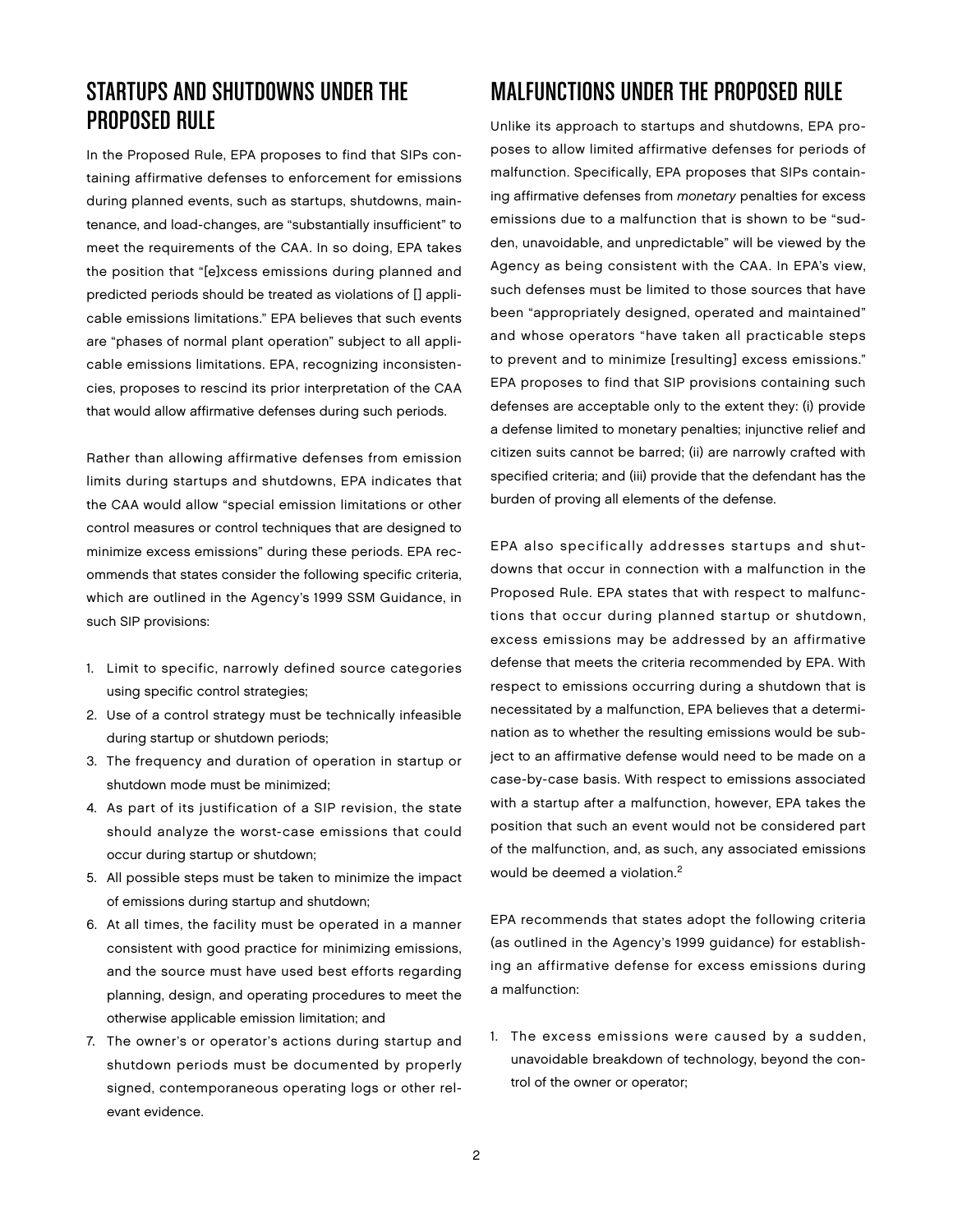- 2. The excess emissions did not stem from any activity that could have been foreseen and avoided, or planned for, and could not have been avoided by better operation and maintenance practices;
- 3. To the maximum extent practicable, the air pollution control equipment or processes were maintained and operated in a manner consistent with good practice for minimizing emissions;
- 4. Repairs were made in an expeditious fashion when the operator knew or should have known that applicable emission limitations were being exceeded (off-shift labor must have been utilized to the extent practicable);
- 5. The amount and duration of the excess emissions (including any bypass) were minimized to the maximum extent practicable during periods of such emissions;
- 6. All possible steps were taken to minimize the impact of the excess emissions on ambient air quality;
- 7. All emission monitoring systems were kept in operation if at all possible;
- 8. The owner's or operator's actions in response to the excess emissions were adequately documented;
- 9. The excess emissions were not part of a recurring pattern indicative of inadequate design, operation, or maintenance; and
- 10. The owner or operator properly and promptly notified the appropriate regulatory authority.

In addition to the above, EPA suggests (but does not require) that states also include provisions for a written root cause analysis and a written report documenting that the source met all elements of an affirmative defense.

# Other Relevant Provisions

In the Proposed Rule, EPA also addresses SIP provisions that leave SSM penalty decisions to the discretion of state air directors as well as defenses that apply to federal technology-based emission limitations (such as New Source Performance Standards and National Emission Standards for Hazardous Air Pollutants).

EPA states that "director discretion" provisions in SIPs are impermissible to the extent they provide "unbounded discretion to allow what would amount to a case-specific revision of the SIP without meeting the statutory requirements of the CAA for SIP revisions." EPA clarifies, however, that SIPs may contain provisions concerning "enforcement discretion" by the state provided that they do not bar enforcement by EPA or through a citizen suit. EPA also states that a SIP provision cannot operate to create different or additional defenses from those that are provided in underlying federal technology-based emission limitations.

#### **TIMING**

EPA proposes to give the 36 affected states 18 months from the effective date of the final rule to submit revised SIPs. If EPA issues a final rule by August 27, 2013, states could be required to submit revised SIPs by as early as February 2015. If states do not meet the deadline ultimately set by EPA, the Agency will likely issue federal implementation plans to replace defective SIPs.

EPA does not intend the issuance of a SIP Call to have "automatic impacts" on the terms of any existing permit. Rather, any necessary revisions to existing permits will be accomplished in the ordinary course after states have participated in the administrative process.

# **IMPLICATIONS**

The proposed rule is consistent with recent findings regarding SSM events under the general provisions of the National Emission Standards for Hazardous Air Pollutants ("NESHAP"). The general NESHAP provisions previously required that facilities minimize emissions during SSM events but did not mandate that sources meet applicable emission standards during such periods. In October 2009, the U.S. District of Columbia Circuit Court vacated the provisions of the NESHAP that exempted sources from compliance with emissions standards during periods of SSM. Sierra Club v. EPA, 551 F.3d 1019 (D.C. Cir. 2008). Similarly, the Fifth Circuit Court of Appeals recently upheld EPA's denial of specific portions of a Texas SIP that contained affirmative defenses during periods of planned startup and shutdown events. Luminant Generation Co. LLC, et al. v. US EPA, 674 F.3d 917 (5th Cir. 2012).